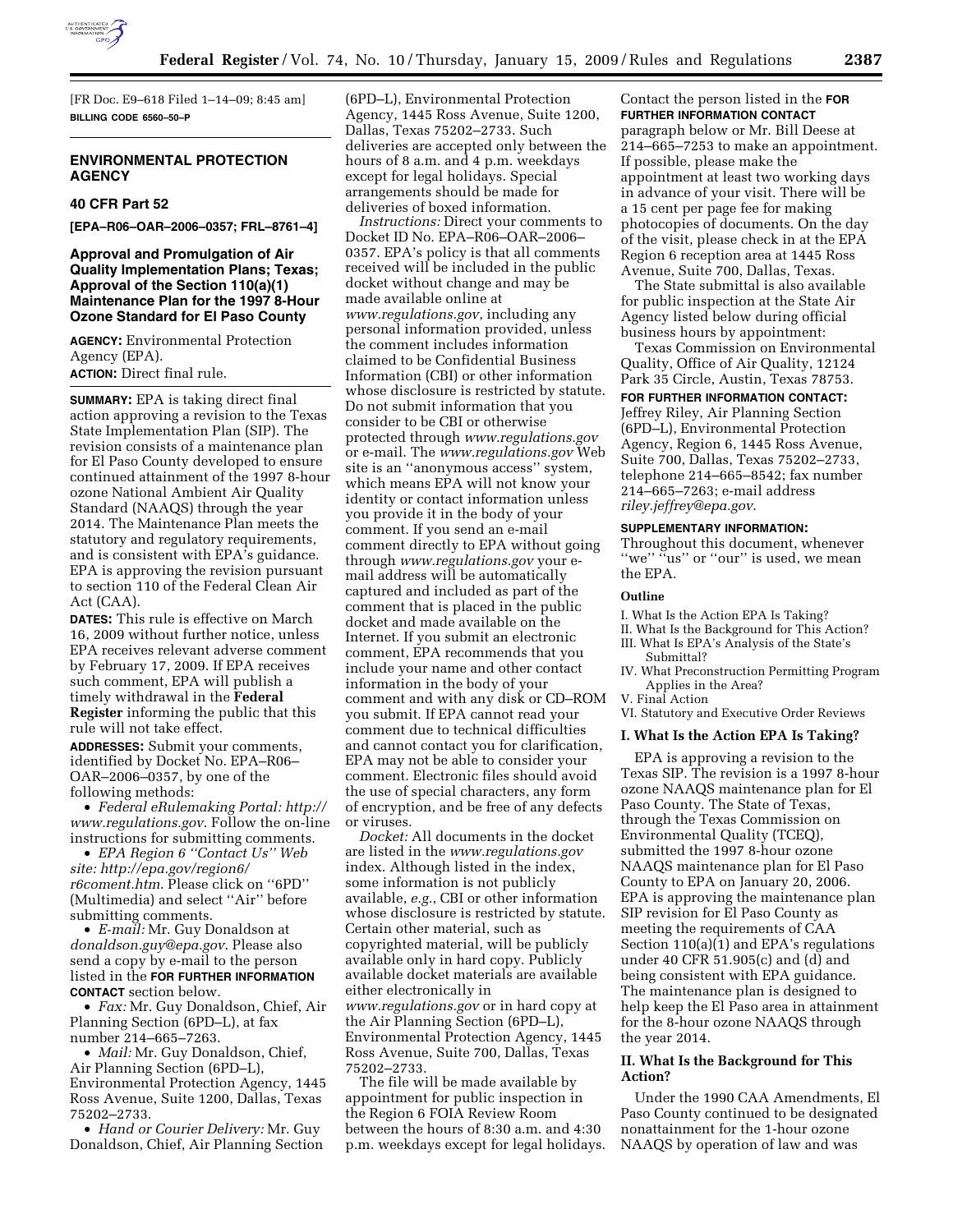classified as a serious nonattainment area (*see* 56 FR 56694). El Paso County has unique considerations for ozone attainment planning due to airshed contributions from Ciudad Juarez, Mexico. Under Section 179B of the Act, the EPA approved the 1-hour ozone standard attainment demonstration SIP for El Paso County on June 10, 2004 (*see*  69 FR 32450). TCEQ established to the EPA's satisfaction that implementation of the plan would achieve timely attainment of the 1-hour ozone NAAQS

but for emissions emanating from Ciudad Juarez.

EPA also found the El Paso area would attain by November 15, 1996, earlier than the attainment deadline of November 15, 1999. Due to this finding, and the State's enforceable commitment to perform basin-wide modeling whenever the necessary Juarez information became available, the requirement for a post-1996 plan with an additional 9 percent of reductions from November 1996 through November

1999 was deferred. This approval of the section 179B attainment demonstration SIP and deferral of the post-1996 plan was contingent; valid only as long as the area's modeling data continued to show that the El Paso 1-hour ozone area would be in attainment of the 1-hour NAAQS, but for emissions from outside the United States.

TCEQ submitted all the other requirements for a 1-hour ozone nonattainment area classified as serious and EPA approved them as follows:

| Description                                             | Date of approval                                  | Federal<br>Register<br>Notice |
|---------------------------------------------------------|---------------------------------------------------|-------------------------------|
|                                                         |                                                   | 63 FR 62943.                  |
|                                                         |                                                   | 59 FR 55589.                  |
|                                                         | Most Recent: December 2, 2004 (letter from TCEQ). |                               |
|                                                         |                                                   | 59 FR 44036.                  |
|                                                         |                                                   | 59 FR 43046.                  |
|                                                         |                                                   | 66 FR 57261.                  |
| VOC Reasonably Available Control Technology (RACT)      |                                                   | 60 FR 12438.                  |
|                                                         |                                                   | 61 FR 55897.                  |
|                                                         |                                                   | 64 FR 3841.                   |
|                                                         |                                                   | 64 FR 12759.                  |
|                                                         |                                                   | 64 FR 71666.                  |
|                                                         |                                                   | 65 FR 53595.                  |
|                                                         |                                                   | 65 FR 79745.                  |
|                                                         |                                                   | 66 FR 36913.                  |
|                                                         |                                                   | 60 FR 49781.                  |
|                                                         |                                                   | 61 FR 55894.                  |
|                                                         |                                                   | 60 FR 12438.                  |
|                                                         |                                                   | 59 FR 17940.                  |
|                                                         |                                                   | 70 FR 15769.                  |
|                                                         |                                                   | 66 FR 9203.                   |
|                                                         |                                                   | 63 FR 62943.                  |
|                                                         |                                                   | 59 FR 50504.                  |
| Failure-to-meet ROP and attainment contingency measures |                                                   | 62 FR 27964.                  |
|                                                         |                                                   | 59 FR 60714.                  |

On April 30, 2004, EPA designated and classified areas for the 1997 8-hour ozone NAAQS (69 FR 23858), and published the final Phase 1 rule for implementation of the 1997 ozone NAAQS (69 FR 23951). El Paso County was designated as unclassifiable/ attainment for the 1997 ozone standard, effective June 15, 2004 (*see* 69 FR 23858). Consequently, this attainment area is required to submit a 10-year maintenance plan under section 110(a)(1) of the CAA and the Phase 1 rule. On May 20, 2005, EPA issued guidance providing information regarding how a state might fulfill the maintenance plan obligation established by the Act and the Phase 1 rule (Memorandum from Lydia N. Wegman to Air Division Directors, *Maintenance Plan Guidance Document for Certain 8 hour Ozone Areas Under Section 110(a)(1) of Clean Air Act, May 20, 2005*). On January 20, 2006, Texas submitted a 1997 8-hour ozone standard maintenance plan for El Paso County to EPA. This SIP revision satisfies the

section 110(a)(1) CAA requirements for a plan that provides for implementation, maintenance, and enforcement of the 1997 8-hour ozone NAAQS in the El Paso County unclassifiable/attainment area.

On December 22, 2006, the United States Court of Appeals for the District of Columbia Circuit issued an opinion that vacated EPA's Phase 1 Implementation Rule for the 1997 8- Hour Ozone Standard. (*South Coast Air Quality Management District*. v. *EPA*, 472 F.3d 882 (DCCir. 2006). Petitions for rehearing were filed with the Court, and on June 8, 2007, the Court modified the scope of the vacatur of the Phase 1 rule. See 489 F.3d 1245 (DC Cir. 2007), *cert. denied*, 128 S.Ct. 1065 (2008). The Court vacated those portions of the Rule that provide for regulation of the 1997 8 hour ozone NAAQS nonattainment areas under Subpart 1 in lieu of Subpart 2 and that allowed areas to revise their SIPs to no longer require certain programs as they applied for purposes of the 1-hour NAAQS; new source

review, section 185 penalties, and contingency plans for failure to meet RFP and attainment milestones. Consequently, the Court's modified ruling does not alter any requirements under the Phase 1 implementation rule for the 1997 8-hour ozone NAAQS for maintenance plans.

The Phase 1 Rule also provided that for an area like El Paso, any outstanding obligations to provide SIP revisions concerning attainment demonstration and Rate of Progress (ROP) Plan for the 1-hour ozone NAAQS would no longer be required as long as the area continues to maintain the 8-hour standard. If the 8-hour standard is violated prior to the area having an approved 8-hour maintenance plan under section 110(a)(1), the area would be required to submit a SIP revision to address the deferred post-1996 ROP plan. The area is not violating either the 1-hour or 8 hour standard, and upon the effective date of our approval of the 8-hour ozone maintenance plan, there no longer will be a potential outstanding requirement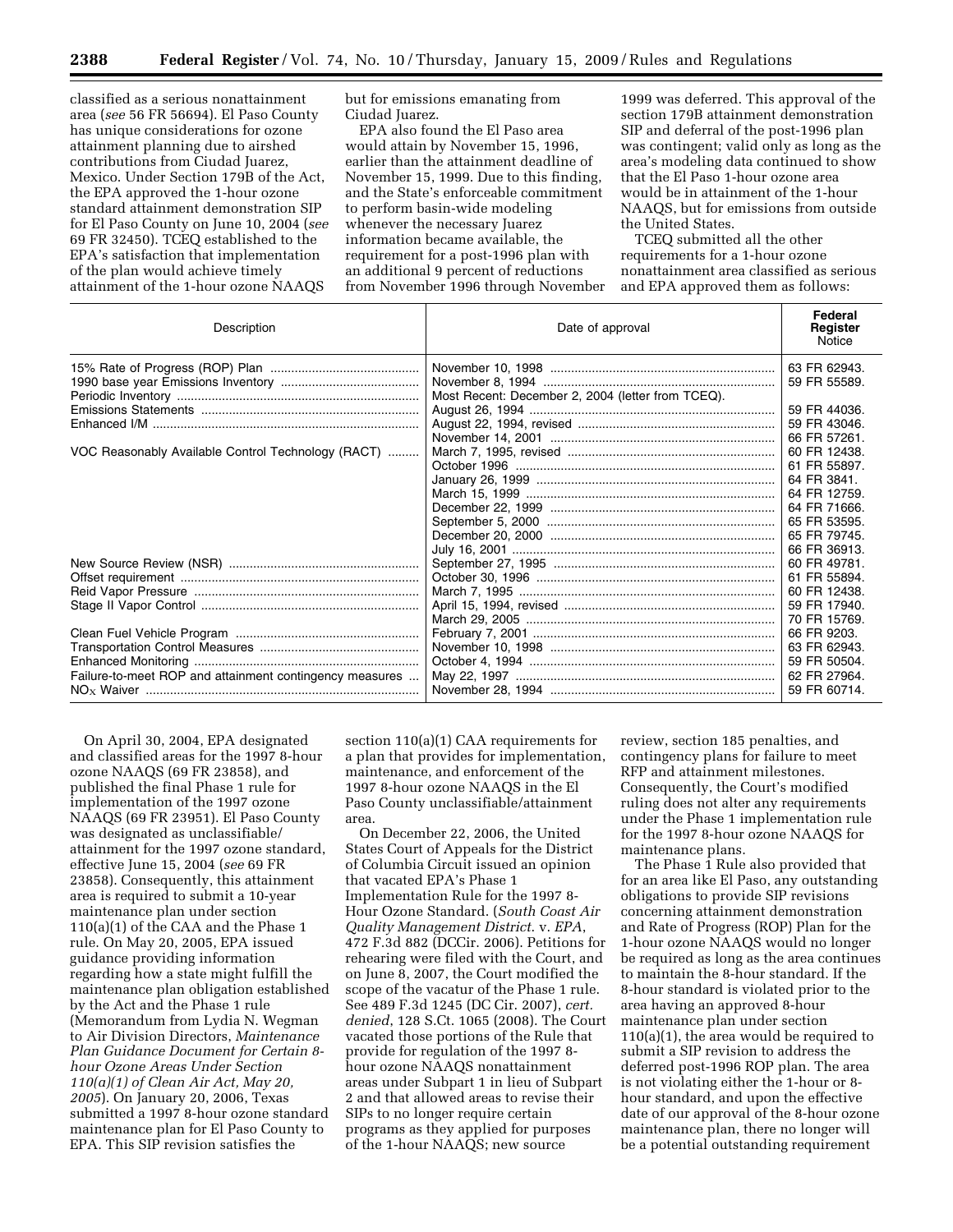to submit a 1-hour ozone post-1996 ROP Plan for the El Paso 1-hour ozone nonattainment area.1

### **III. What Is EPA's Analysis of the State's Submittal?**

On January 20, 2006, the State of Texas submitted a SIP revision containing a maintenance plan for the 1997 ozone NAAQS for El Paso County. The January revision provides a 1997 ozone NAAQS maintenance plan, as required by section 110(a)(1) of the CAA and the provisions of EPA's Phase 1 Implementation Rule (*see* 40 CFR 51.905(a)(4)). The purpose of the plan is to ensure continued attainment and maintenance of the 1997 ozone NAAQS in El Paso County.

In this action, EPA is approving the State's maintenance plan for the 1997 ozone NAAQS for the area of El Paso County because EPA finds that the TCEQ submittal meets the requirements of section 110(a)(1) of the CAA, EPA's rule, and is consistent with EPA's guidance. As required, the plan provides for continued attainment and maintenance of the 1997 ozone NAAQS in the area for 10 years from the effective date of the area's designation as unclassifiable/attainment for the 1997 ozone NAAQS, and includes components illustrating how the area will continue in attainment of the 1997 ozone NAAQS and contingency measures. Each of the section 110(a)(1) plan components is discussed below.

(a) Attainment Inventory—The TCEQ developed comprehensive inventories of VOC and  $NO<sub>X</sub>$  emissions from area,

stationary, and mobile sources using 2002 as the base year to demonstrate maintenance of the 1997 ozone NAAQS for El Paso County. The year 2002 is an appropriate year for the TCEQ to base attainment level emissions because States may select any one of the three years on which the 8-hour attainment designation for the 1997 ozone NAAQS was based (2001, 2002, and 2003). The State's submittal contains the detailed inventory data and summaries by source category. The 2002 base year inventory is a good choice. Using the 2002 inventory as a base year reflects one of the years used for calculating the air quality design values on which the 8 hour ozone designation decisions were based. It also is one of the years in the 2002–2004 period used to establish baseline visibility levels for the regional haze program.

A practical reason for selecting 2002 as the base year emission inventory is that Section 110(a)(2)(B) of the CAA and the Consolidated Emissions Reporting Rule (67 FR 39602, June 10, 2002) require States to submit emissions inventories for all criteria pollutants and their precursors every three years, on a schedule that includes the emissions year 2002. The due date for the 2002 emissions inventory is established in the rule as June 2004. In accordance with these requirements, the State of Texas compiles a statewide EI for point sources on an annual basis. For stationary point sources, for El Paso County, the TCEQ provided estimates for each commercial or industrial operation that emits 50 tons or more per

year of VOC or  $NO<sub>X</sub>$  in Appendix B of the maintenance plan. This data is quality assured and entered into the State of Texas Air Reporting System (STARS). Projections for 2008 and 2014 were developed using the August 2005 Texas Industrial Production Index (TIPI) derived growth factors, supplemented with Economic Growth Analysis System version 4.0 (EGAS 4.0). Stationary nonpoint source data was grown by using EGAS 4.0, and On-road mobile emissions of VOC and  $NO<sub>x</sub>$  were estimated using EPA's MOBILE6.2 motor vehicle emissions factor computer model. Non-road mobile projections were developed with EPA's NONROAD model, with the exception of aircraft, airport ground support equipment, and locomotives. For these categories, the 2002 Periodic Emissions Inventory was grown to 2008 and 2014 using EGAS 4.0 growth factors, and the Federal Aviation Administration's Dispersion Modeling System (EDMS) model was used to develop aircraft emissions projections. EPA finds that the TCEQ prepared the 2002 base year emissions inventories and projected data to the years 2008 and 2014, for the area consistent with EPA's longestablished guidance memoranda.

The following table provides VOC and  $NO<sub>X</sub>$  emissions data for the 2002 base attainment year inventory, as well as projected VOC and  $NO<sub>x</sub>$  emission inventory data for the years 2008 and 2014. Please see the Technical Support Document (TSD) for additional emissions inventory data including projections by source category.

# VOC AND NO<sub>X</sub> EMISSIONS INVENTORY BASELINE (2002) AND PROJECTIONS (2008 AND 2014)

| Emissions                  | 2002           | 2008           | 2014           |
|----------------------------|----------------|----------------|----------------|
|                            | tons per day   | tons per day   | tons per day   |
| Total VOC.<br>Total $NO_x$ | 52.44<br>60.87 | 47.53<br>49.01 | 44.61<br>36.89 |

As shown in the Table above, total VOC and total  $NO<sub>X</sub>$  emissions for El Paso County are expected to decrease over the 10-year period of the maintenance plan. Please see the TSD for more information on EPA's analysis and review of the State's methodologies, modeling data and performance, etc. for developing the base and attainment year inventories. The State has demonstrated that the future year 1997 8-hour ozone emissions will be less than the 2002 base attainment year's emissions. The

attainment inventories submitted by the TCEQ for this area are consistent with the criteria as discussed in the EPA Maintenance Plan Guidance memo dated May 20, 2005 and in other guidance documents (please see the docket for additional information). EPA finds that the future emissions levels in 2008 and 2014 are expected to be less than emissions levels in 2002.

(b) Maintenance Demonstration—The primary purpose of a maintenance plan is to demonstrate how an area will

continue to remain in compliance with the 1997 ozone standard for the 10 year period following the effective date of designation as unclassifiable/ attainment. The end projection year is 10 years from the effective date of the attainment designation for the 1997 ozone NAAQS, which for El Paso County was June 15, 2004. Therefore, the plan must demonstrate attainment through 2014. As discussed in section (a) Attainment Inventory above, Texas has identified the level of ozone-forming

<sup>1</sup>Monitors in El Paso County currently reflect attainment of the 1-hour ozone NAAQS (2002–2004 data). The State, however, did not submit a request for redesignation of the area to attainment for the

<sup>1-</sup>hour ozone standard and a section 175A maintenance plan. Because the area was never redesignated to attainment, the area must continue to meet the 1-hour ozone serious area applicable

requirements (see 40 CFR 51.905(a)(3) and Section IV).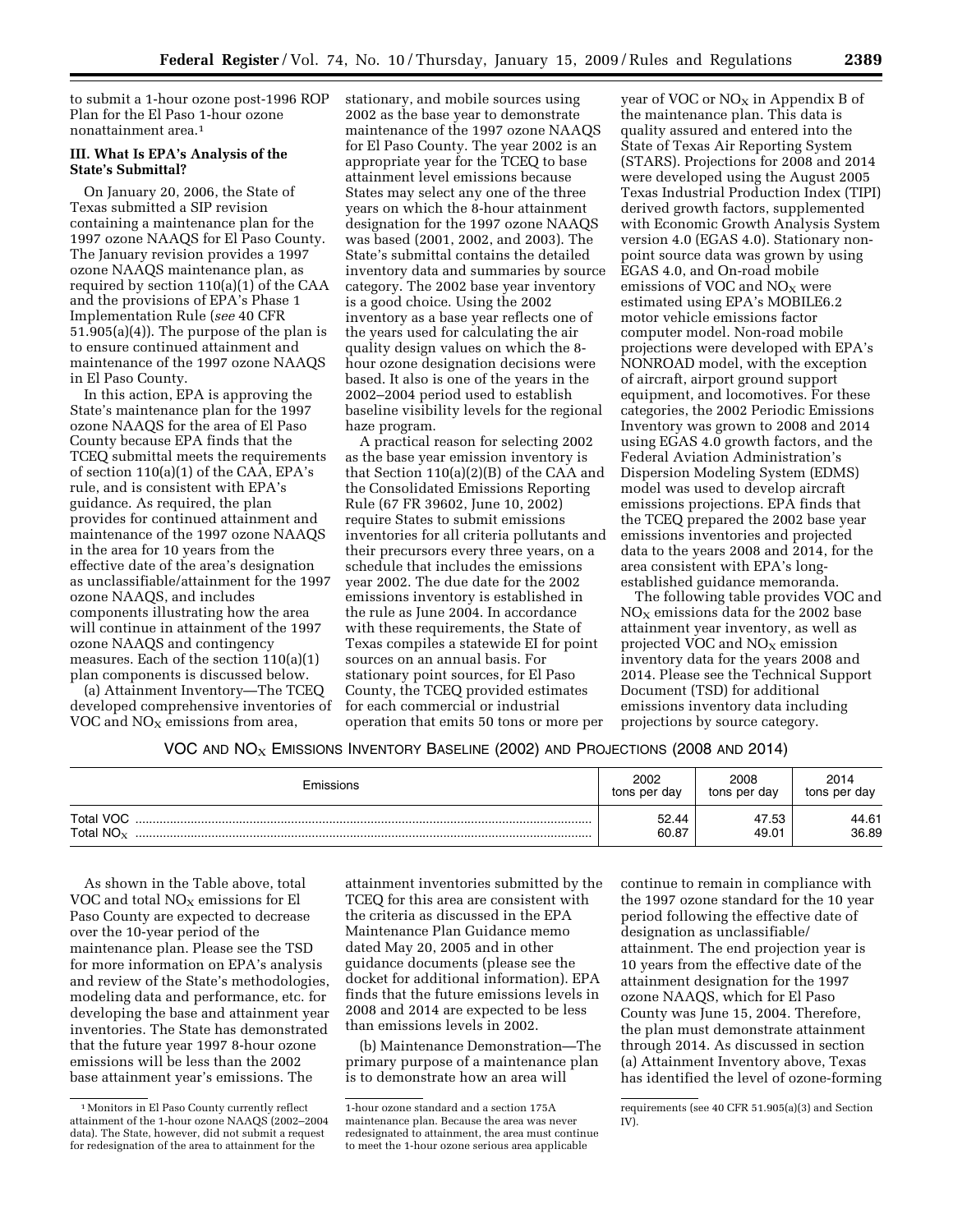emissions in El Paso County that was consistent with attainment of the NAAQS for ozone in 2002. Texas has projected VOC and  $NO<sub>x</sub>$  emissions for the years 2008 and 2014 in El Paso County and EPA finds that the future emissions levels in those years are expected to be below the emissions levels in 2002. Please see the TSD for more information on EPA's review and evaluation of the State's methodologies, modeling, inputs, etc., for developing the 2008 and 2014 projected emissions inventories.

This demonstration shows compliance and maintenance of the 1997 8-hour ozone standard by assuring that current and future emissions of VOC and  $NO<sub>X</sub>$  remain at or below attainment or baseline EI of 2002. The year 2002 was chosen as the baseline year because it is one of the most recent three years (*i.e.*, 2002, 2003, and 2004) for which the El Paso area has clean air quality data for the 8-hour ozone standard. It includes future inventory projected years for 2008 and 2014. The plan identifies an ''out year,'' at least 10 years after the effective date of classification. EPA finds that the future emissions levels in 2008 and 2014 are expected not to exceed the emissions levels in 2002.

(c) Monitoring Network—The State of Texas has committed in its maintenance plan to continue operation of an appropriate ozone monitoring network and to work with EPA in compliance with 40 CFR part 58 with regard to the continued adequacy of such a network, if additional monitoring is needed, and when monitoring can be discontinued.

In El Paso County, there are six monitoring sites, each of which has monitored attainment with the 1997 ozone standard from 2002 through 2007. The 1997 ozone NAAQS is 0.08 parts per million based on the three-year average of the fourth-highest daily maximum 8-hour average ozone concentration measured at each monitor within an area. The 1997 ozone standard is considered to be attained at 84 parts per billion (ppb). The three most recent 8-hour ozone design values for El Paso County are 76 ppb for 2005, 78 ppb for 2006, and 79 ppb for 2007.

(d) Contingency Plan—The section 110(a)(1) maintenance plan includes contingency provisions to correct promptly any violation of the 1997 ozone NAAQS that occurs. The contingency indicator is based upon monitoring data. The triggering mechanism for activation of contingency measures is a monitoring violation of the 1997 8-hour ozone standard. In the maintenance plan, if contingency measures are triggered,

TCEQ is committing to implement the measures as expeditiously as practicable but no longer than 24 months following the trigger. Because the area can be influenced by transport from outside the area (*e.g.*, emissions from Mexico), the State will notify the EPA if the violation was caused by actions outside TCEQ's jurisdiction.

The following contingency measures are identified for implementation:

• Vent gas control.

• Control of emissions from degassing or cleaning of stationary, marine, and transport vehicles.

• Control of emissions from petroleum dry cleaning systems.

• Other measures deemed appropriate at the time because of advances in control technologies.

These contingency measures and schedules for implementation satisfy EPA's long-standing guidance on the requirements of section 110(a)(1) of Continued Attainment. Based on the above, we find that the contingency measures provided in the State's El Paso 8-hour Ozone maintenance plan are sufficient and meet the requirements of section 110(a)(1) of the CAA.

(e) Verification of Continued Attainment—Texas commits to track the progress of the maintenance plan by continuing to periodically update the EI. It will compare the updated EIs against the projected 2008 and 2014 EIs. In addition, Texas commits to verify the 8 hour ozone status through appropriate ambient air quality monitoring, and to quality assure air quality monitoring data according to federal requirements.

# **IV. What Preconstruction Permitting Program Applies in the Area?**

As discussed previously in Section II, although the monitoring data shows that the area is meeting both the 1-hour and 8-hour ozone standards, the State did not submit a request for redesignation of the area to attainment for the 1-hour ozone standard before EPA revoked this standard. Because the area was never redesignated to attainment for the 1-hour standard, the area must continue to meet the applicable 1-hour ozone serious area measures. These mandatory measures include the serious nonattainment area NSR permitting program.

40 CFR 51.905(a)(3) 8-Hour NAAQS Attainment/1-Hour NAAQS Nonattainment of EPA's Phase 1 implementation rule, however, provides that the State may request that the Nonattainment New Source Review program no longer apply in an area such as El Paso. If the State submits to EPA a request to remove the NNSR program from the El Paso Ozone SIP and replace

it with the State's prevention of significant deterioration (PSD) SIP, a section 110(l) demonstration would need to be included with the request.

If Texas chooses to submit such a request, the request must include all necessary supporting elements, *e.g.*, a section 110(l) demonstration, any necessary regulatory revisions. Please note that the Texas PSD SIP requirements would apply in the El Paso ozone area only upon the effective date of an EPA action approving the removal from the El Paso ozone SIP of the NNSR SIP program.

### **V. Final Action**

Pursuant to section 110 of the Act, EPA is approving the 1997 8-hour ozone maintenance plan for El Paso County. We have evaluated the State's submittal and have determined that it meets the applicable requirements of the Clean Air Act and EPA regulations, and is consistent with EPA policy.

EPA is publishing this rule without prior proposal because we view this as a non-controversial amendment and anticipate no adverse comments. However, in the proposed rules section of this **Federal Register** publication, we are publishing a separate document that will serve as the proposal to approve the SIP revision if relevant adverse comments are received. This rule will be effective on March 16, 2009 without further notice unless we receive adverse comment by February 17, 2009. If we receive adverse comments, we will publish a timely withdrawal in the **Federal Register** informing the public that the rule will not take effect. We will address all public comments in a subsequent final rule based on the proposed rule. We will not institute a second comment period on this action. Any parties interested in commenting must do so now. Please note that if we receive adverse comment on an amendment, paragraph, or section of this rule and if that provision may be severed from the remainder of the rule, we may adopt as final those provisions of the rule that are not the subject of an adverse comment.

#### **VI. Statutory and Executive Order Reviews**

Under Executive Order 12866 (58 FR 51735, October 4, 1993), this action is not a ''significant regulatory action'' and therefore is not subject to review by the Office of Management and Budget. For this reason and because this action will not have a significant, adverse effect on the supply, distribution, or use of energy, this action is also not subject to Executive Order 13211, ''Actions Concerning Regulations That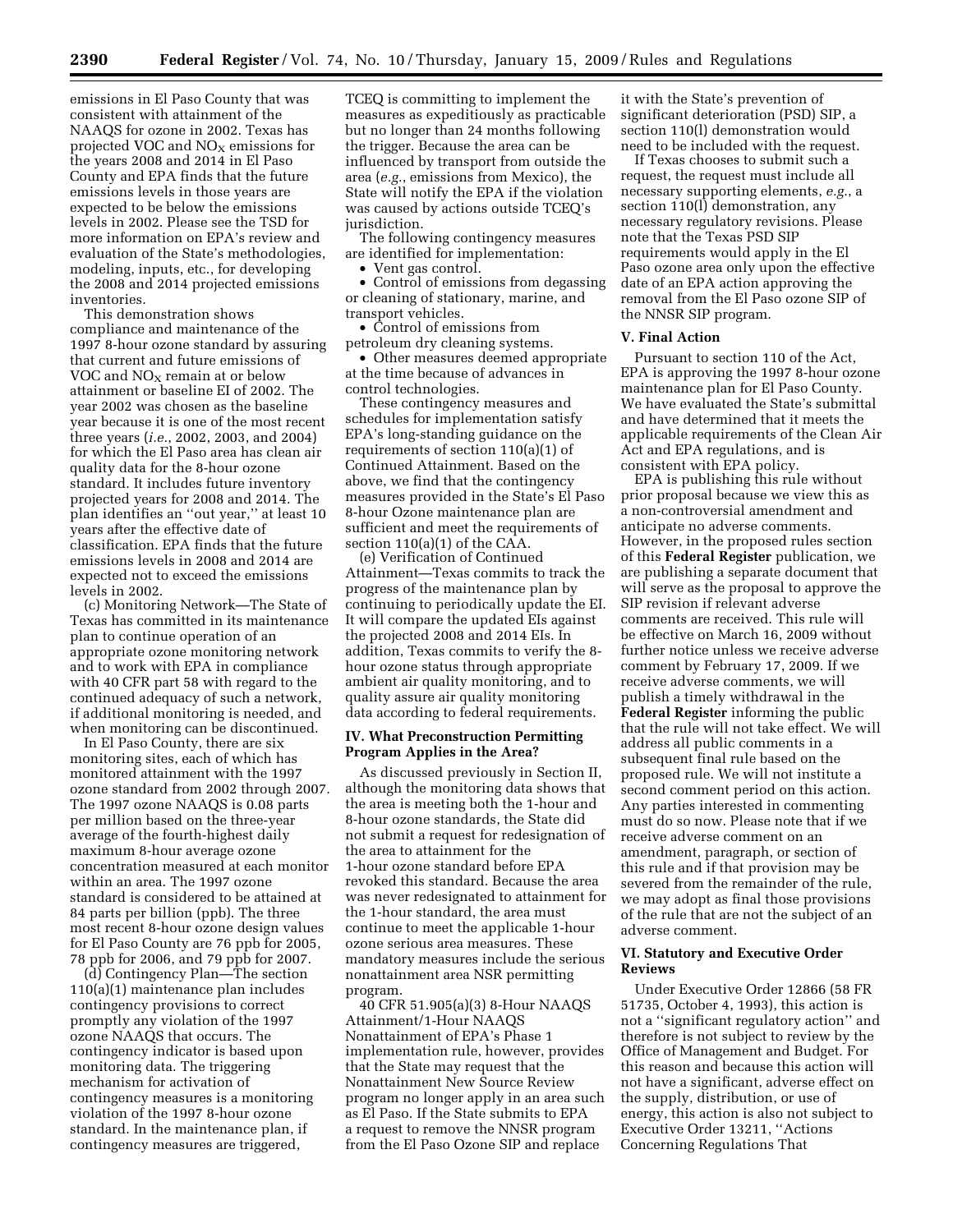Significantly Affect Energy Supply, Distribution, or Use'' (66 FR 28355, May 22, 2001). This action merely approves state law as meeting Federal requirements and imposes no additional requirements beyond those imposed by state law. Accordingly, the Administrator certifies that this rule will not have a significant economic impact on a substantial number of small entities under the Regulatory Flexibility Act (5 U.S.C. 601 *et seq.*). Because this rule approves pre-existing requirements under state law and does not impose any additional enforceable duty beyond that required by state law, it does not contain any unfunded mandate or significantly or uniquely affect small governments, as described in the Unfunded Mandates Reform Act of 1995 (Pub. L. 104–4).

This rule also does not have tribal implications because it will not have a substantial direct effect on one or more Indian tribes, on the relationship between the Federal Government and Indian tribes, or on the distribution of power and responsibilities between the Federal Government and Indian tribes, as specified by Executive Order 13175 (65 FR 67249, November 9, 2000). This action also does not have Federalism implications because it does not have substantial direct effects on the States, on the relationship between the national government and the States, or on the distribution of power and responsibilities among the various levels of government, as specified in Executive Order 13132 (64 FR 43255, August 10, 1999). This action merely approves a state rule implementing a Federal standard, and does not alter the relationship or the distribution of power and responsibilities established in the CAA. This rule also is not subject to Executive Order 13045 ''Protection of Children from Environmental Health Risks and Safety Risks'' (62 FR 19885, April 23, 1997), because it is not

economically significant. Executive Order 12898 (59 FR 7629, February 16, 1994) establishes federal executive policy on environmental justice. Because this rule merely approves a state rule implementing a Federal standard, EPA lacks the discretionary authority to modify today's regulatory decision on the basis of environmental justice considerations.

In reviewing SIP submissions, EPA's role is to approve state choices, provided that they meet the criteria of the CAA. In this context, in the absence of a prior existing requirement for the State to use voluntary consensus standards (VCS), EPA has no authority to disapprove a SIP submission for failure to use VCS. It would thus be inconsistent with applicable law for EPA, when it reviews a SIP submission, to use VCS in place of a SIP submission that otherwise satisfies the provisions of the CAA. Thus, the requirements of section 12(d) of the National Technology Transfer and Advancement Act of 1995 (15 U.S.C. 272 note) do not apply. This rule does not impose an information collection burden under the provisions of the Paperwork Reduction Act of 1995 (44 U.S.C. 3501 *et seq.*).

The Congressional Review Act, 5 U.S.C. section 801 *et seq.*, as added by the Small Business Regulatory Enforcement Fairness Act of 1996, generally provides that before a rule may take effect, the agency promulgating the rule must submit a rule report, which includes a copy of the rule, to each House of the Congress and to the Comptroller General of the United States. EPA will submit a report containing this rule and other required information to the U.S. Senate, the U.S. House of Representatives, and the Comptroller General of the United States prior to publication of the rule in the **Federal Register**. A major rule cannot take effect until 60 days after it is published in the **Federal Register**.

This action is not a ''major rule'' as defined by 5 U.S.C. section 804(2).

Under section 307(b)(1) of the CAA, petitions for judicial review of this action must be filed in the United States Court of Appeals for the appropriate circuit by March 16, 2009. Filing a petition for reconsideration by the Administrator of this final rule does not affect the finality of this rule for the purposes of judicial review nor does it extend the time within which a petition for judicial review may be filed, and shall not postpone the effectiveness of such rule or action. This action may not be challenged later in proceedings to enforce its requirements. (See section 307(b)(2).)

### **List of Subjects in 40 CFR Part 52**

Environmental protection, Air pollution control, Incorporation by reference, Intergovernmental relations, Ozone, Nitrogen dioxides, Reporting and recordkeeping requirements, Volatile organic compounds.

Dated: December 31, 2008.

## **Richard E. Greene,**

*Regional Administrator, Region 6.* 

■ 40 CFR part 52 is amended as follows:

#### **PART 52—[AMENDED]**

■ 1. The authority citation for part 52 continues to read as follows:

**Authority:** 42 U.S.C. 7401 *et seq.* 

#### **Subpart SS—Texas**

 $\blacksquare$  2. In § 52.2270, the second table in paragraph (e) entitled ''EPA Approved Nonregulatory Provisions and Quasi-Regulatory Measures in the Texas SIP,'' is amended by adding an entry at the end of the table to read as follows:

### **§ 52.2270 Identification of plan.**

\* \* \* \* \*

EPA APPROVED NONREGULATORY PROVISIONS AND QUASI-REGULATORY MEASURES IN THE TEXAS SIP

|               | Name of SIP provision | Applicable<br>geographic or<br>nonattainment area  | State<br>submittal/<br>effective date | EPA approval date                                                 | Comments |
|---------------|-----------------------|----------------------------------------------------|---------------------------------------|-------------------------------------------------------------------|----------|
| tenance Plan. |                       | El Paso County 1997 8-Hour Ozone Main- El Paso, TX |                                       | 1/11/06 1/15/09 [Insert FR page number where<br>document begins]. |          |

■ 3. Section 52.2275 is amended by adding a new paragraph (g) to read as follows:

**§ 52.2275 Control strategy and regulations: Ozone.** 

\* \* \* \* \*

(g) Approval. The Texas Commission on Environmental Quality (TCEQ) submitted a 1997 8-hour ozone NAAQS maintenance plan for the area of El Paso County on January 20, 2006. The area is designated unclassifiable/attainment for

the 1997 8-hour ozone standard. EPA determined this request for El Paso County was complete on June 13, 2006. The maintenance plan meets the requirements of section 110(a)(1) of the Clean Air Act and is consistent with

<sup>(</sup>e) \* \* \*